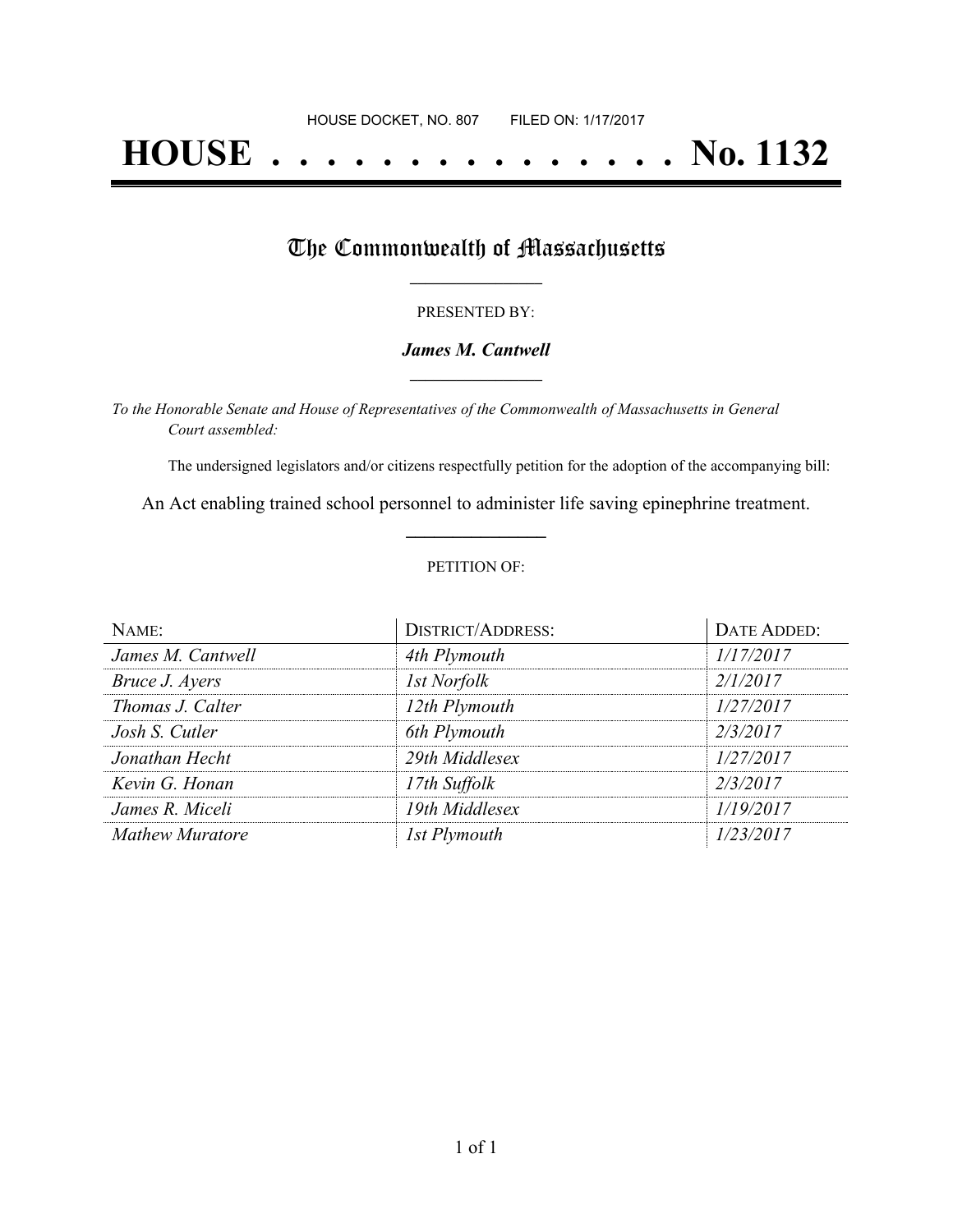## **HOUSE . . . . . . . . . . . . . . . No. 1132**

By Mr. Cantwell of Marshfield, a petition (accompanied by bill, House, No. 1132) of James M. Cantwell and others relative to emergency epinephrine pens in schools. Public Health.

#### [SIMILAR MATTER FILED IN PREVIOUS SESSION SEE HOUSE, NO. *1902* OF 2015-2016.]

## The Commonwealth of Massachusetts

**In the One Hundred and Ninetieth General Court (2017-2018) \_\_\_\_\_\_\_\_\_\_\_\_\_\_\_**

**\_\_\_\_\_\_\_\_\_\_\_\_\_\_\_**

An Act enabling trained school personnel to administer life saving epinephrine treatment.

Be it enacted by the Senate and House of Representatives in General Court assembled, and by the authority *of the same, as follows:*

1 SECTION 1: Section 54B of Chapter 71, as appearing in the 2014 Official Edition, is

2 hereby amended by inserting the following after the word "lunchrooms":-

 A public school district or non-public school, as defined by the department of education, may register with the department for the purpose of permitting school personnel to administer epinephrine by auto injector in a life-threatening situation during the school day when a school nurse is not immediately available, including field trips, provided that the following conditions 7 are met:

8

9 1. the school committee, or, in the case of a non-public school, the chief 10 administrative officer, approves policies governing the administration of epinephrine;

1 of 3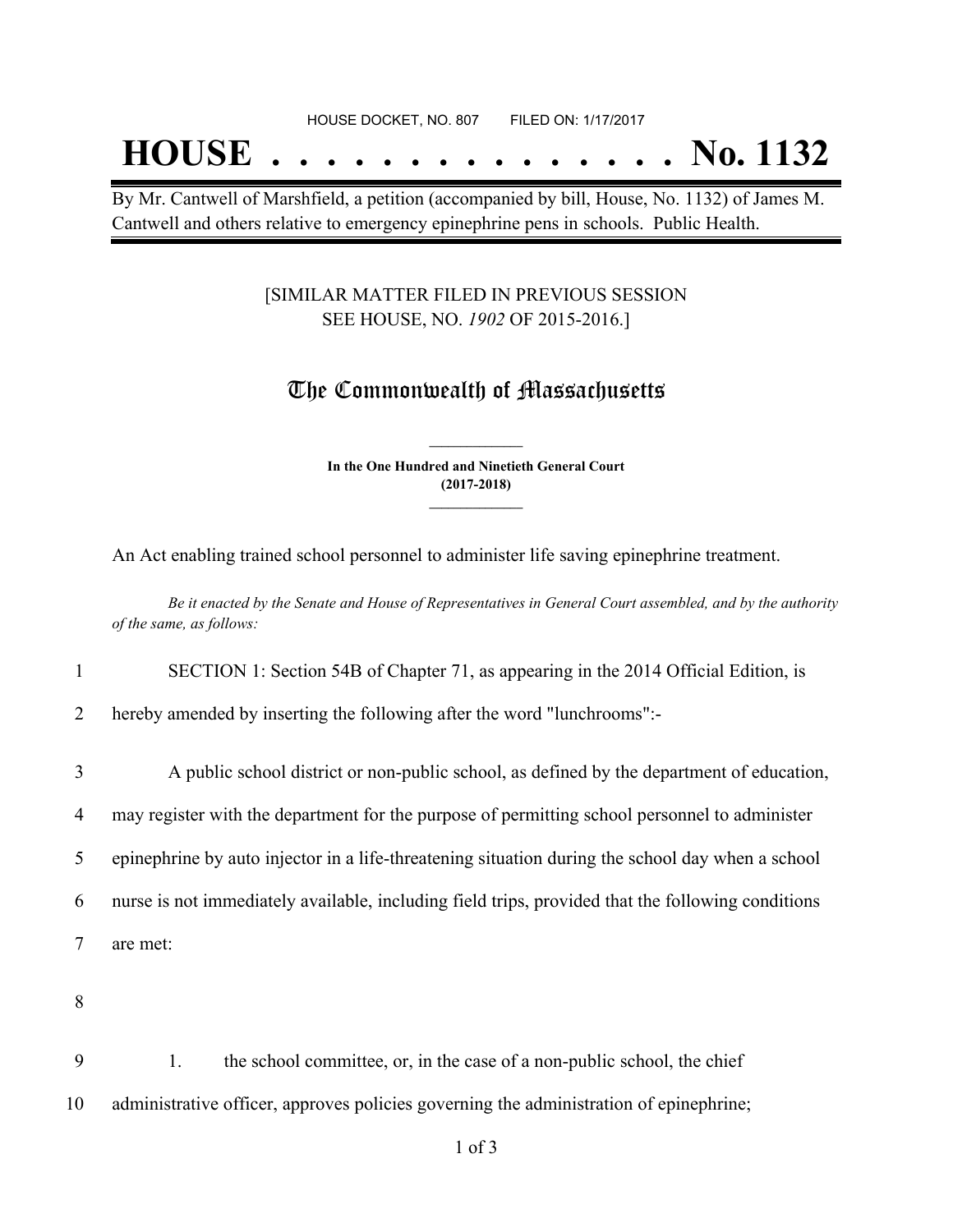2. the designated school nurse leader or responsible nurse has final decision making authority about the program;

 3. the school personnel authorized to administer epinephrine by auto injector are trained and tested for competency by the designated school nurse leader or responsible school nurse, or school nurses designated by this person, in accordance with standards and a curriculum established by the department;

 4. the designated school nurse leader or responsible school nurse manages and has final decision making authority about the program;

 5. the epinephrine is administered for an emergency case of anaphylactic shock, as deemed by a properly trained and authorized school personnel, or in accordance with an individual medication administration plan;

 6. when epinephrine is administered, there shall be immediate notification of the local emergency medical services system, followed by notification of the student's parent(s) or guardian(s) or, if the parent(s) or guardian(s) are not available, any other designated person(s), the school nurse, the student's physician, and the school physician, to the extent possible;

 Any school personnel, properly trained and authorized to administer epinephrine, who provides, administers, or assists in the administration of epinephrine to a student believed in good faith to be having an anaphylactic reaction, or is the prescriber of the epinephrine, shall not be liable for any civil damages for ordinary negligence in acts or omissions resulting from the rendering of such treatment.

of 3